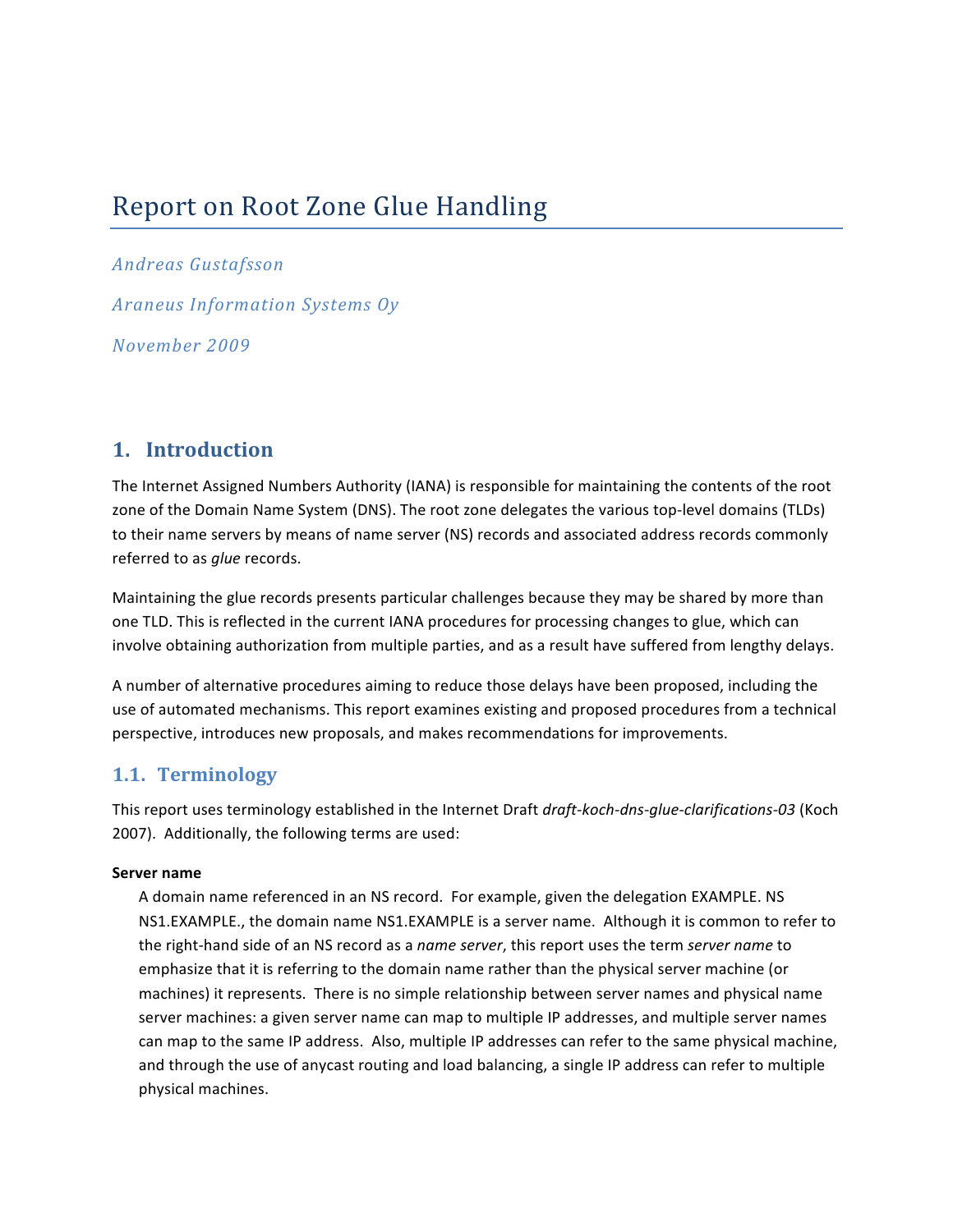#### **Resolver**

An entity executing the DNS resolution algorithm of RFC 1034 section 5.3.3 (Mockapetris 1987), typically a component of a caching name server, a.k.a. a recursive name server. Not to be confused with a stub resolver.

#### **1.2. DNS Stability Concerns**

A primary goal of the root zone glue handling procedures should be to maintain the overall stability of the DNS. Stability concerns can be divided into three classes, namely concerns of integrity, availability, and efficiency:

Integrity - ensuring that no unauthorized party can gain control over DNS data

Availability - ensuring that the data within each TLD remains resolvable at all times

Efficiency - ensuring that resolution proceeds with a minimum of delay and network traffic

As a rule, concerns of integrity and availability should take precedence over those of efficiency.

### **1.3. Glue Policies**

When parent domains other than the root delegate child domains, they generally cannot provide glue for every child server name, but only for those that fall within the parent domain (including its delegated subdomains). This inability stems from two technical restrictions: firstly, many authoritative servers restrict the data for a zone to consist of records below the zone apex, and secondly, even if authoritative servers sent glue records outside the delegating domain, most resolvers would consider them "out of bailiwick" and discard them for security reasons.

The root domain is a special case in that it is not affected by the these restrictions—because every DNS name is a subdomain of the root, arbitrary glue can be present in the root zone, and will be accepted by resolver bailiwick checks.

In addition to the technical restriction that glue must fall within the parent domain, many domain registries apply the additional restriction of only allowing registrants to register glue records for servers falling within the child domain. This is referred to as a narrow glue policy, whereas providing glue for any server name below the parent is referred to as a wide glue policy. (Koch 2007)

The root registry currently employs a wide glue policy, allowing glue for any TLD server name. In fact, the current policy goes even further than that, not only allowing wide glue but requiring it: at present, every TLD server name has at least one glue record in the root zone.

# 2. The Current Root Zone Glue Update Process

The procedure currently used by IANA to process updates to root glue records shares most of its steps with the procedures for other types of updates to the root zone and its associated registration records, such as the creation of a new TLD, or a change in the administrative control of a TLD.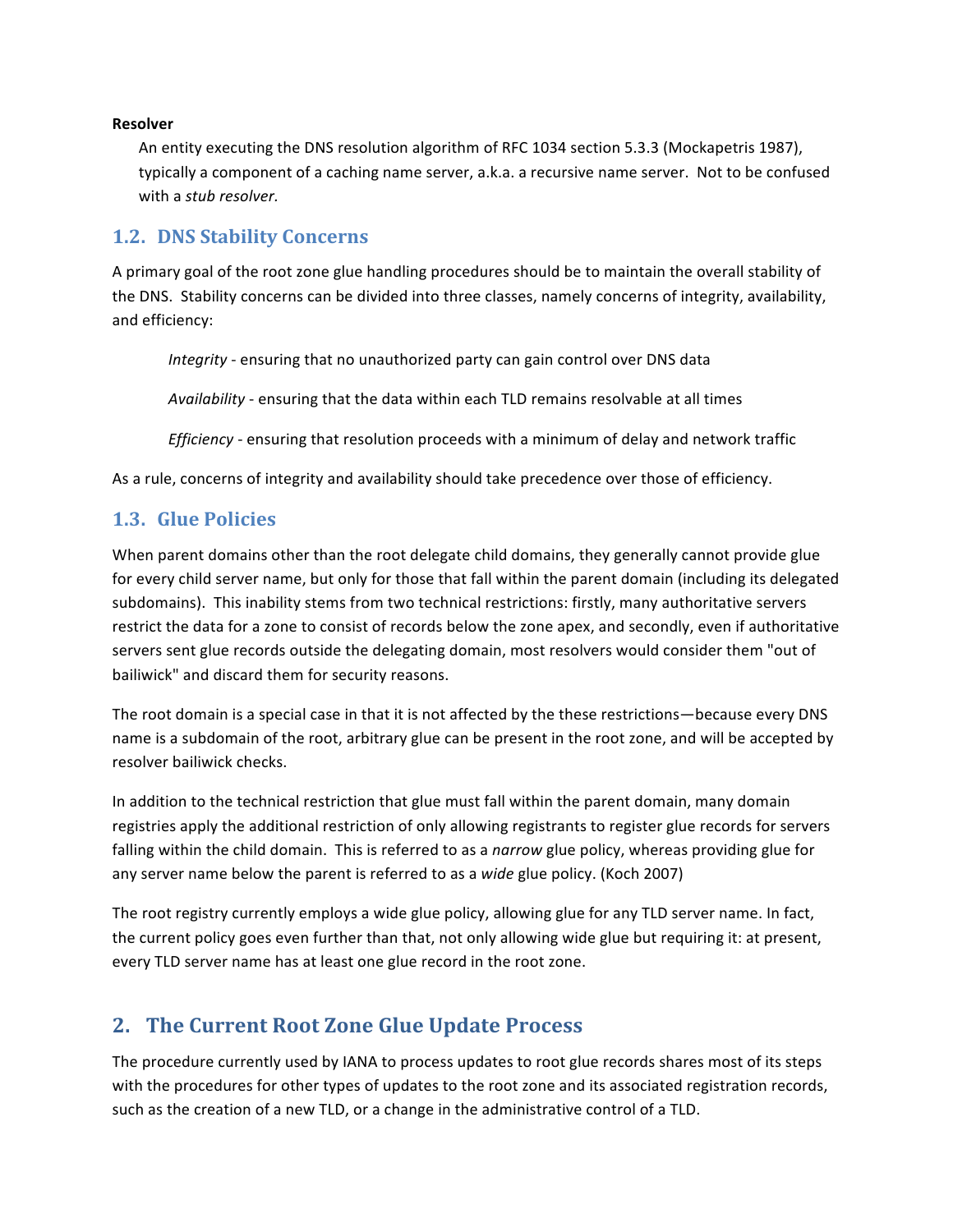The following is a somewhat simplified description of the steps involved in the case of a glue update.

- 1. A root zone update request is sent to IANA. Requests can be sent by anyone, but are typically sent by the TLD whose server is being renumbered, or in the case of shared server names, by one or more of the TLDs sharing the server name.
- 2. IANA checks that the request is well-formed and clear.
- 3. IANA checks the requested changes for conformance to applicable technical requirements (IANA  $2009$ ).
- 4. IANA obtains approval for the change from the administrative and technical contact of each TLD using the server name.
- 5. IANA obtains U.S. Government authorization for the change.
- 6. The change is implemented in the DNS root zone by VeriSign.

# 2.1. Delays in Updates to Shared Glue

The existing root glue update process has proven problematic particularly in the case of updates to glue records for server names shared by multiple TLDs. Because such updates currently require approval by both the technical and administrative contact of each TLD using the shared name, a large number of approvals have to be obtained, and this has led to lengthy delays in the processing of such update requests. In the last two years, there have been several cases where the fulfillment of a root glue update request took more than 30 days, and one case where it took 330 days.

# **2.2. The Prevalence of Shared Server Names**

An analysis of the current root zone data<sup>1</sup> shows that out of the 1127 server names used by the TLDs, 992 are used by a single TLD, and the remaining 135 are shared among two or more TLDs. Most of these are shared by only two or three TLDs. The server name shared by the greatest number of TLDs is SUNIC.SUNET.SE, shared by 26 TLDs; if it were renumbered, updating the corresponding root zone glue would require the approval by a total of 52 contacts under the current procedures.

Of the 280 TLDs, 92 have no shared server names, and 46 have only shared server names; the remaining TLDs have a mix of both.

# **2.3. The Server Renumbering Process**

The process of renumbering a name server must be carefully staged to avoid interruption of service. This report assumes the following order of events:

- 1. Authoritative DNS service is set up at the new IP address, for the same set of zones as at the old IP address, while continuing to provide service at the old IP address.
- 2. The authoritative address records at the server name, or the server names if the server is known by multiple names, are updated to the new IP address.
- 3. The corresponding glue records are updated.

 $1$  This and other measurements presented in this report are based on the state of the root zone as of October 29, 2009 (SOA serial number 2009102900).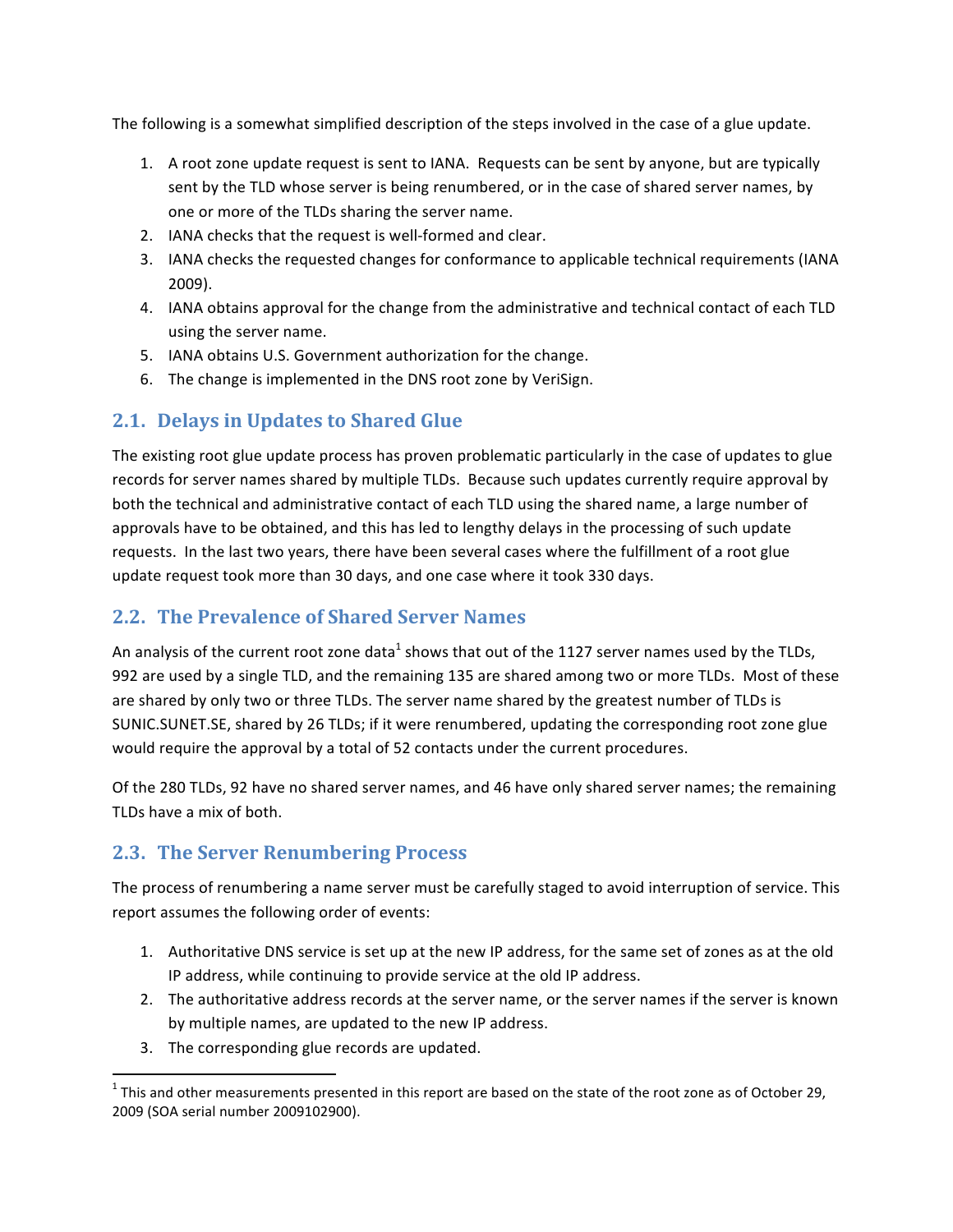- 4. A wait period is observed to ensure that the old IP address has expired from resolver caches. Since resolvers may have obtained the address either from glue or authoritative data, this should be at least the larger of the authoritative or glue TTL, plus the time needed to propagate the change to all authoritative servers. The SOA EXPIRY field can be used as a worst-case estimate of the latter.
- 5. Service at the old IP address is decommissioned.

Updating the glue before the authoritative address records would also work, but would be counter to the principle that glue should reflect the authoritative data and not vice versa. When a server is known by multiple names, this ordering applies to each name independently; the glue for one name can be updated as soon as its authoritative data has been updated, whether or not the authoritative address records for the other names have been updated.

### **2.4. Risks of Delayed Glue Updates**

When glue updates are delayed, the length of time for which service needs to be provided at both the old and new IP address increases, and there is an increasing risk that at some point, the server operator will no longer be able to provide service at the old address. If that happens, it will impact resolution efficiency, as resolvers relying on the glue address will receive no response and will suffer a retransmission timeout before they retry using a different server. In the extreme, it could impact integrity, as the old IP address could eventually be reassigned to a third party, who could then run a server providing forged responses for any domain whose glue still points at the IP address in case.

Both of these risks are associated with delays in deleting an out-of-date glue record. Delays in adding a new glue record do not carry the same risks; a policy exploiting this asymmetry will be discussed in section 5.2.

### 2.5. The Need for Notification

It is not clear that the existing policy of requiring approval by the contacts of every TLD affected by a glue change is actually necessary. The following rationale for the current policy was given in (ICANN  $2006$ :

#### Duty-of-care to TLD operators

The current active confirmation seeks to ensure the TLD operator is fully aware of the renumbering of one of their authoritative name servers. This gives them the opportunity to identify possible configurations changes they need to make to ensure continuity of service. Changes to this role may need to consider the impact on TLD operators, and what IANAs duty of care is to inform TLDs of impending changes that impact them.

I find this rationale flawed. The only party that is in a position to notify the TLDs of a renumbering in a timely and reliable manner is the server operator, and therefore the duty to do so should fall on the server operator, not on IANA.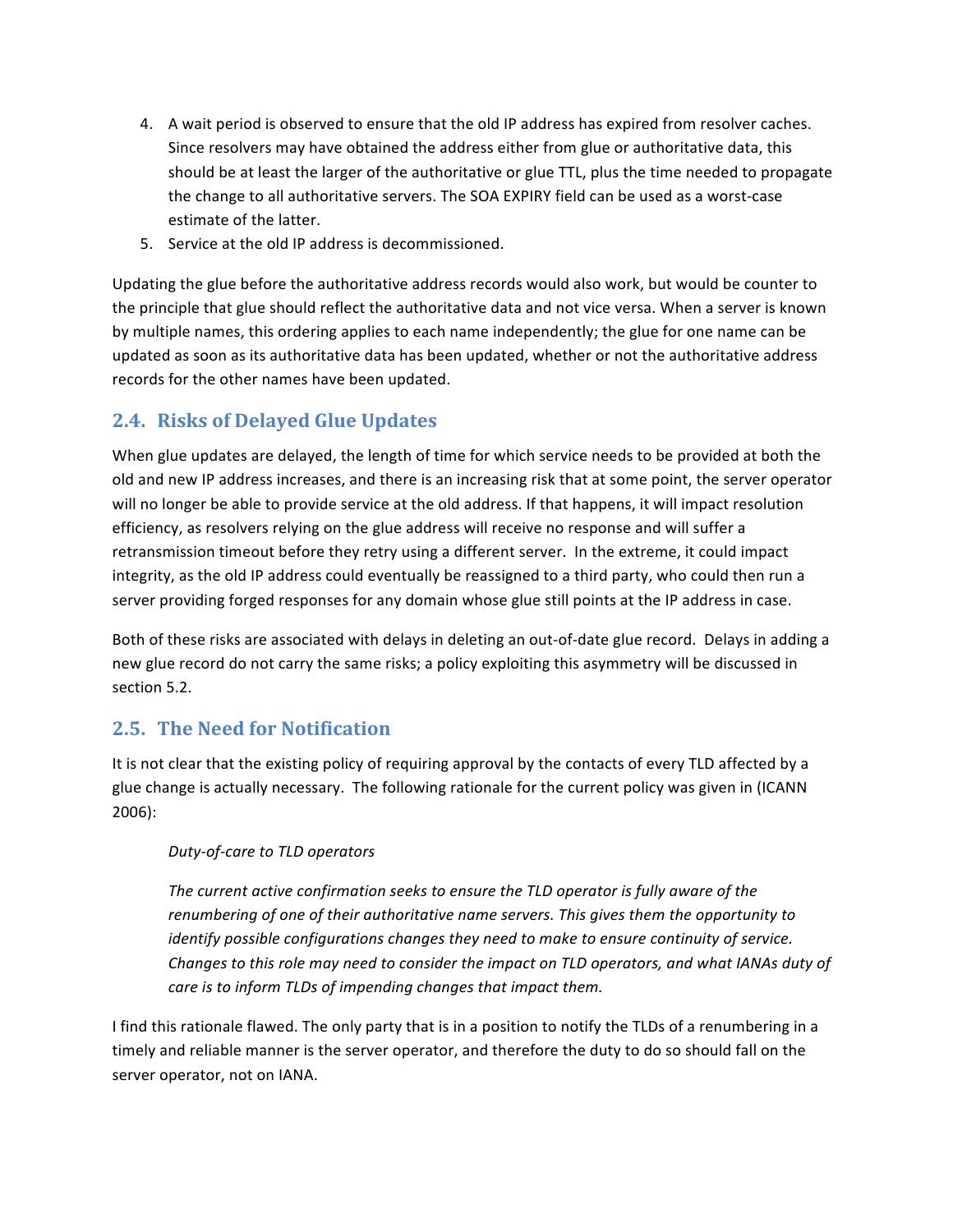Notification is not even necessary in many cases, because the renumbering of a shared server does not necessarily require configuration changes at the TLDs it serves. In the cases where configuration changes are needed, they typically need to take place early in the process, at a point where IANA is not yet involved. For example, if a TLD authorizes zone transfers using source IP addresses rather than cryptographic means, and the renumbering causes zone transfer requests to originate from a new IP address, the TLD may need to modify zone transfer access lists, but this needs to take place before the server operator makes the new IP address operational and publishes it as authoritative data, not at the time when the root glue is updated.

This is not to say that IANA cannot extend TLDs the courtesy of notifying them when a renumbering is known to have occurred, but since IANA may only discover the renumbering after the fact, this cannot be the primary mechanism by which TLDs are notified of such changes. Any such courtesy notification by IANA should be done fully independently of IANA's primary duty of maintaining the root zone, and should not be a reason to delay updates.

### 2.6. The Need for Approval

The current process not only requires notification of TLDs affected by changes to root glue, but requires their approval of the change.

It is important to distinguish between a TLD's possible disapproval of the renumbering of a server, and their possible disapproval of the corresponding update to the root glue. A TLD may have reasons to disapprove of a renumbering, but it is hard to imagine a valid reason why a TLD would disapprove of a root glue update while approving of the underlying renumbering. The growth of referral responses past 512 bytes might be one such case, but such changes are already blocked by technical checks.

If a TLD disapproves of the renumbering of one of its servers, its primary recourse should be to negotiate with the server operator to have the renumbering reversed or postponed. If no agreement can be reached, the TLD has the option of switching to a different operator. Either solution is preferable to delaying the root glue update, not only from the perspective of IANA's duty to keep the root zone upto-date, but also from the TLD's own perspective, because delaying the root glue update will not be fully effective at stopping resolvers from using the new address given that some of them rely on the authoritative address record rather than the root glue.

# 3. The 2006 Public Comment Process

In December 2006, ICANN published an announcement seeking public comments on the DNS root zone glue policy (ICANN 2006). The announcement presented four proposals for consideration, including the baseline proposal of keeping the current policy, and solicited additional proposals.

The following sections will analyze the proposals given for consideration by ICANN as well as some of the proposals received in response to the announcement.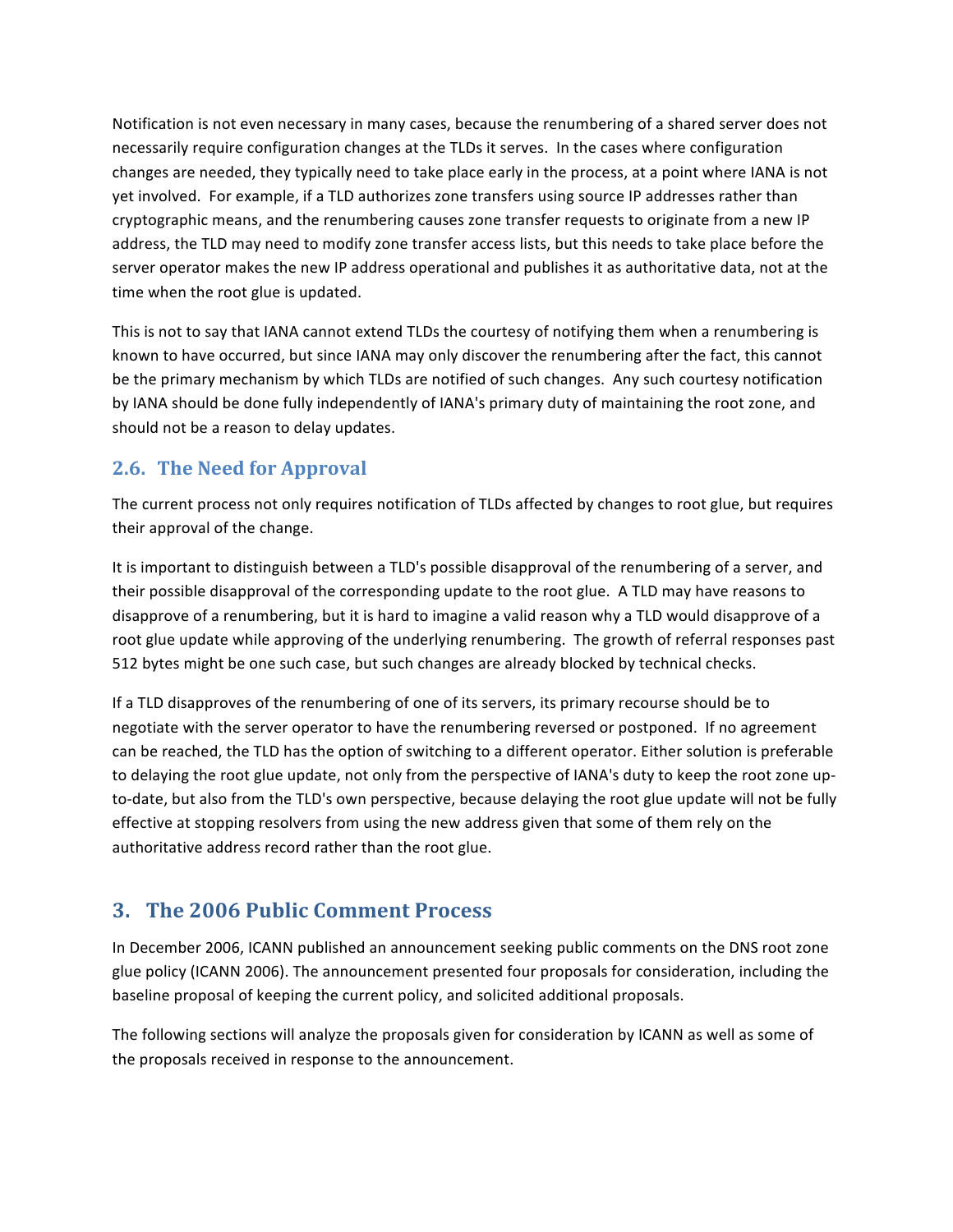### **3.1. Reduce Acceptance Threshold**

This proposal was described as follows in (ICANN 2006):

Instead of requiring every administrative and technical contact to approve, the threshold could be at a minimum the requesting administrative and technical contact, or be a lower figure than 100%. For illustration, a hypothetical criteria may be "The changes must be approved by the administrative and technical contacts of either two affected TLD operators, or 20% of affected TLD operators whichever is higher.

I find the description of the hypothetical criteria somewhat unclear; it could be read as either "IANA shall seek the approval of at least 20% of the affected TLDs, and those TLDs must approve the change unanimously" or as "IANA shall seek the approval of every affected TLD, and the change will be made if at least 20% approve, even if the remaining 80% all object". I assume the former was intended.

Clarity aside, the general principle of verifying the change with a sample of the affected TLDs rather than all of them seems like a reasonable approach.

### 3.2. Allow Changes with a Mandatory Advisement and Wait Period

Once the acceptance criteria is met, if it has not been accepted by 100% of affected parties, IANA can notify all administrative and technical contacts of the nature of the change and give them a fixed time (e.g. 30 days) to make necessary alterations before changes are made to the root zone.

As discussed in section 2.5, IANA may certainly advise TLDs of changes to the root glue, but that should not be IANA's primary duty. Since configuration changes at TLDs need to be made in advance of the server renumbering (if at all), any wait period to allow for such changes should occur between the time the server operator notifies its served TLDs of an upcoming renumbering and the time of the renumbering, and is a matter between the TLD and the server operator. The root glue update should require no additional configuration changes, and therefore should not require an additional wait period.

### 3.3. Introduce Name Server Operators as Participants in the Process

Changes are requested and coordinated with the administrative and technical contacts of a domain. These are not necessarily the same parties that operate the authoritative name servers for a domain. These operators may authorize changes instead, although such an approach would be a radical departure from current operations and would require a new procedure that dealt with the roles and responsibilities of these operators, as well as IANA procedures to authenticate these parties.

A further distinction should be made between the party operating the physical name server and the party maintaining the zone containing the server name, as these may or may not be the same. In the case of a shared TLD server name belonging to an independent name service provider, for example NS-EXT. ISC. ORG, they probably are the same, but in the case of an in-domain TLD server name pointing at a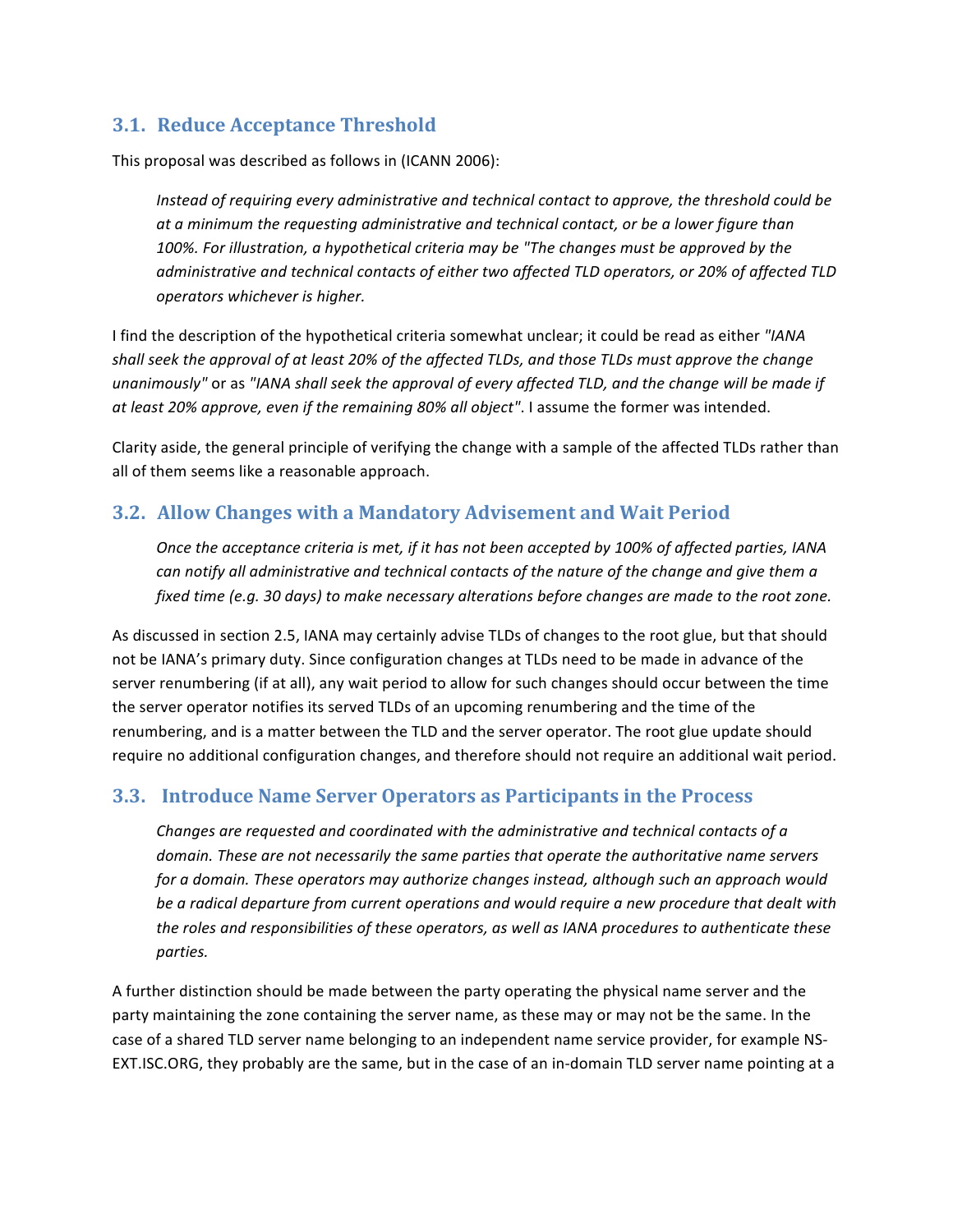server located in another country for geographic diversity, for example F.EXT.NIC.FR, they are probably not the same.

In the cases where they are not the same, the maintainer of the zone containing the server name seems like the more appropriate party for IANA to interact with for purposes of verifying changes to root glue, since they, not the operator of the physical server, maintain the authoritative data that the glue is supposed to be a copy of.

The number of new relationships that would have to be established between IANA and these zone maintainers can be very roughly estimated as the number of distinct zones that contain one or more TLD server names but are not themselves TLD zones; that number currently stands at 385. The actual number of new relationships will be smaller because many of these zones share maintainers or are maintained by TLD operators.

### 3.4. Move to a Narrow Glue Policy

Several of the responses to (ICANN 2006) supported the discussion, investigation, or long-term adoption of a narrow glue policy for the root zone, though none went as far as proposing its immediate adoption.

Moving to a narrow glue policy in the root zone would eliminate most, but not all, of the cases where root glue updates affect multiple TLDs and therefore require multiple approvals under the current procedures. The remaining cases are those where a server name is acting as an in-domain server for one TLD (and therefore would still be eligible to have root zone glue under a narrow policy), while simultaneously acting as an out-of-domain server for one or more other TLDs. In the current root zone, there are 44 such server names, and the largest number of TLDs sharing such a server name is 7.

Moving to a narrow glue policy could potentially have a negative impact on the efficiency and resiliency of the DNS, as resolvers would have to perform separate lookups for addresses that were previously included in referrals from the root servers, thereby causing additional traffic, additional round-trip delays, and additional points of failure.

Somewhat paradoxically, providing fewer glue records in referrals does not make resolvers any less dependent on glue for resolution, and may actually increase the number of glue records they need to rely on. The reason for this is that when a resolver executes the resolution algorithm for the first time, without the benefit of cached information from previous resolutions, each time it follows a referral from a parent domain to a child domain it must make use of glue, either directly or indirectly. Glue is used directly when it is included in a referral from the parent; it is used indirectly when the referral does not include glue. Such indirect use of glue is unavoidable, because when the referral lacks glue, the resolver must invoke itself recursively to do a separate name server address lookup, and that recursive invocation will itself either make use of glue provided in a referral, or cause yet another recursive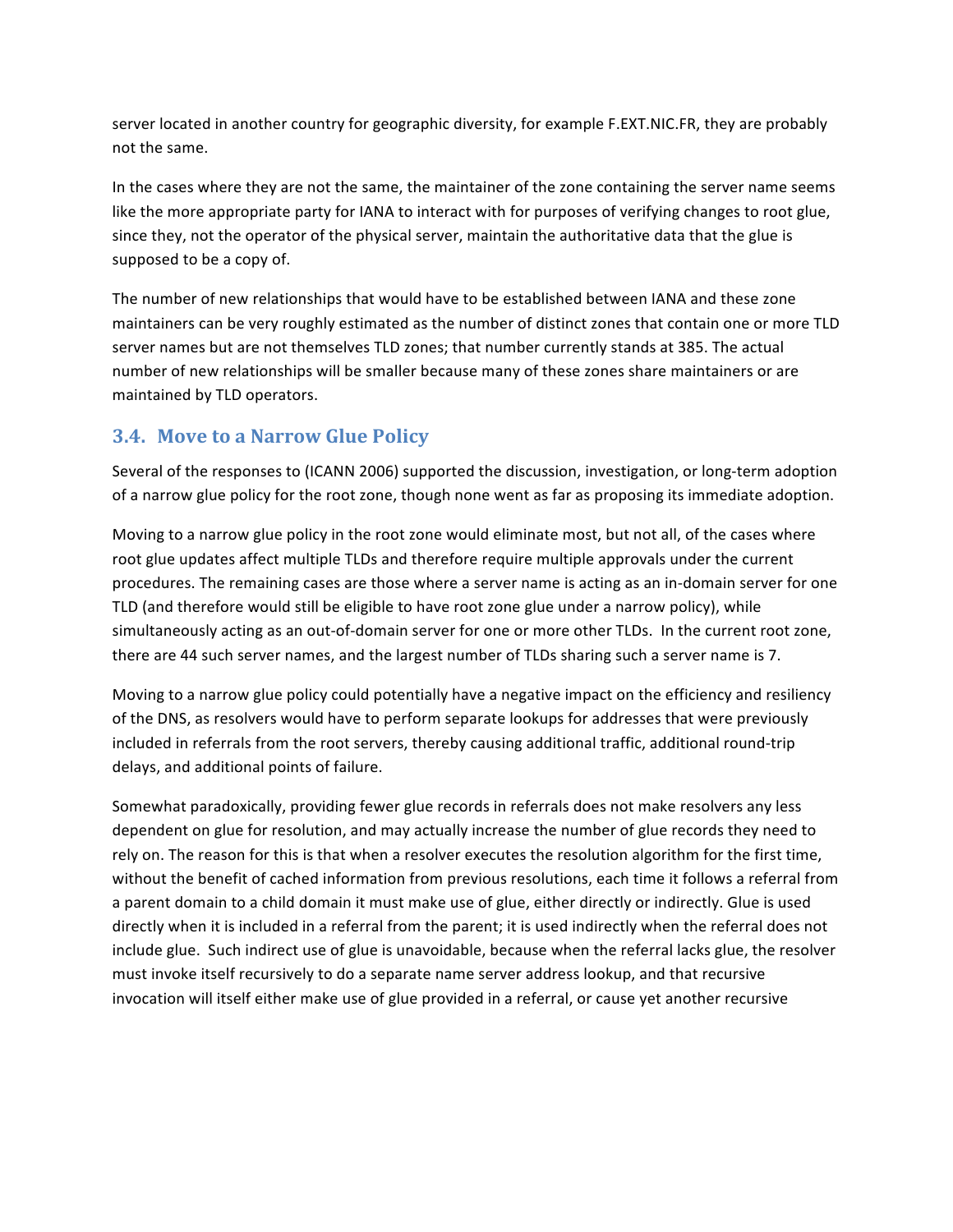invocation, and so on, forming a chain of recursive invocations that can only successfully terminate through the use of glue.<sup>2</sup>

To determine the extent to which separate address lookups would be required for resolution under a narrow root glue policy, a simulation was run resolving each TLD using only the glue that would remain under a narrow policy. According to this simulation, of the 280 TLDs, 222 would still have at least one glue record in referrals from the root, thereby allowing an initial resolution to succeed without the need for a separate address lookup. Another 57 TLDs would get glueless referrals from the root, and therefore would require a separate address lookup, but that address lookup would itself be in a TLD whose referrals from the root zone contain glue. Finally, in the case of one TLD, not only would the TLD itself lack glue, but the address lookup could involve a second TLD whose referrals from the root zone lack glue, such that a second, nested address lookup must be performed. There are currently no cases where more than two levels of nested address lookups are needed, and no circular dependencies among TLDs that would make resolution fail entirely.

A significant part of the glue that would be included in referrals from the root servers under the narrow glue policy would be out-of-domain for the target TLD of the referral, but nevertheless present in the root zone because the server name meets the narrow glue policy with respect to some other TLD and is shared by the target TLD. Without this sharing, one address lookup would be required to resolve 50 TLDs, and two address lookups would be required for 22 TLDs.

The above analysis makes a number of assumptions regarding the algorithms used by the resolver. For example, it assumes that when the resolver receives a referral response having glue for some but not all of the servers, it will make use of the available glue rather than attempt to look up the missing addresses before proceeding to contact the servers for which glue is available. Also, it only considers address lookups that are strictly necessary for resolution; even if the initial resolution does not require a separate address lookup, practical resolvers will sooner or later look up additional addresses in order to spread the load evenly over all the authoritative servers, causing a significant amount of additional traffic. Finally, it does not consider addresses included in referrals as a result of the root servers being authoritative for zones other than the root itself. If switching to a narrow glue policy is seriously contemplated, additional tests using real-world resolver implementations should be performed.

### 3.5. Use Non-shared Server Names

Since the long delays in processing root glue updates under the current policy have been in cases where server names are shared by many domains, one approach to reducing the delays would be to reduce the degree to which TLDs share server names.

To switch from a shared server name to a non-shared one, a TLD needs to change an NS record in the TLD zone to point to a different, non-shared name, arrange for an A record containing the IP address of the server to be added at that name, and submit a root zone change request to change the NS record

<sup>&</sup>lt;sup>2</sup> Strictly speaking, a successful resolution requires that address records are provided in referrals, but these address records need not necessarily be glue; for an example of a configuration where they are not glue, see section 5.3.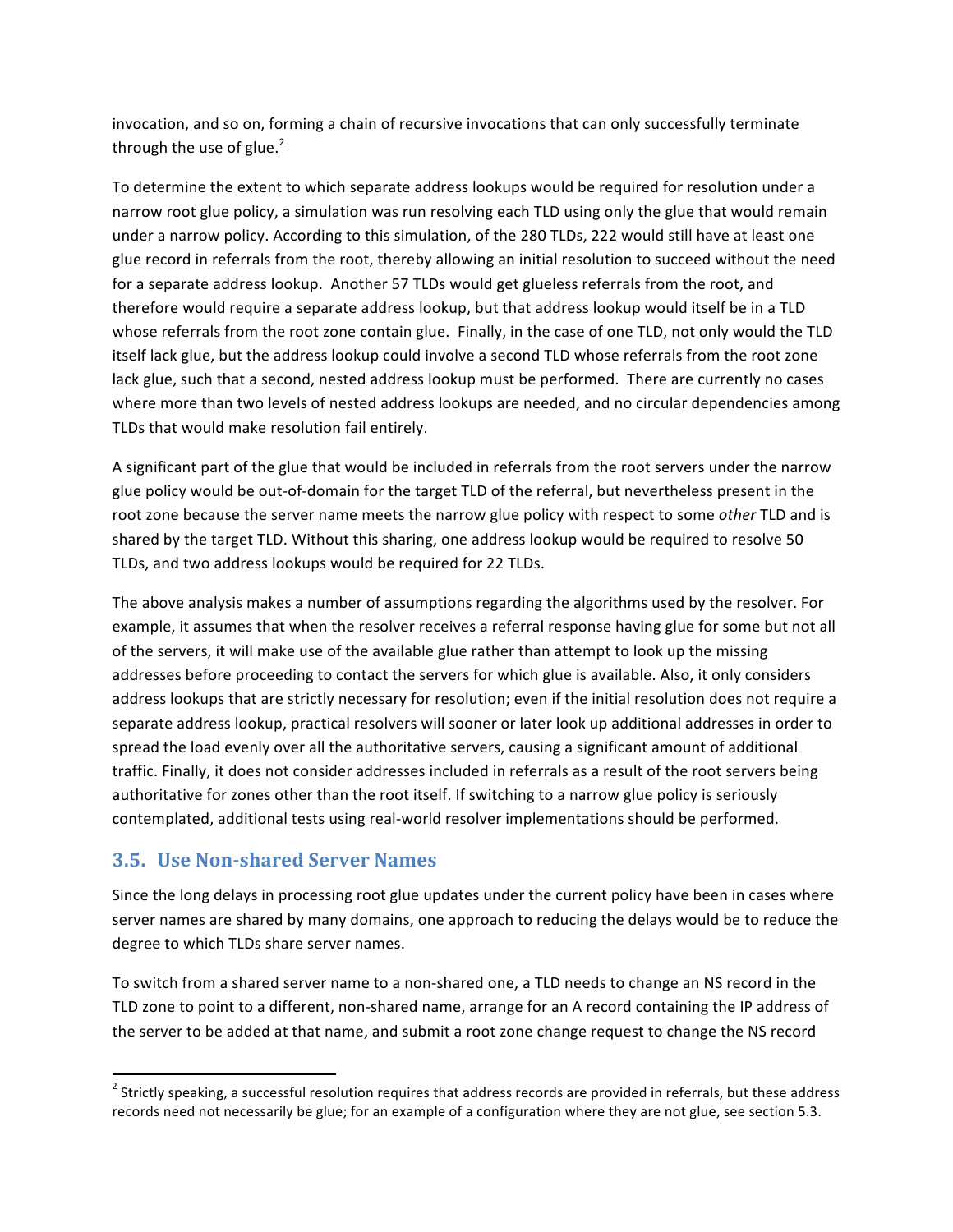and add the new A record as glue. No operational changes are needed: the physical server and its IP address can remain shared, only now the server is being shared by IP address rather than shared by name.

The new, non-shared server name can be created in any domain, but typically it will be placed either within a domain belonging to the server operator or within the TLD itself. The option of placing it within the TLD itself will be examined more closely in section 3.6.

When a server is shared by IP address, the root zone will contain multiple glue records with the same IP address. Such configurations are already supported by the root registry, as can be seen from the presence of 37 such shared IP addresses as glue in the current root zone.

Although switching to non-shared server names would solve the current problem that a single objecting or unresponsive TLD can effectively veto a root glue update for a long time, it does not change the overall number of approvals needed when a shared physical server is renumbered: if the server is shared by name by N TLDs, there is a single root glue change request requiring approval by all N TLDs, but when it is shared by IP address, there will instead be N separate root glue change requests, each requiring approval by one TLD. However, because these change requests would be initiated by each TLD separately and would not require approval by other TLDs, they could take advantage of future systems for self-service automation as discussed in section 4.5.

### 3.6. Use In-domain Server Names

When switching from shared to non-shared server names, the new server name is commonly created within the TLD itself, making it an in-domain server name. Currently, most TLDs, 167 out of 280, are using a mix of in-domain and out-of-domain server names. 72 TLDs have no in-domain server names, and 41 TLDs have only in-domain server names.

If all TLDs currently using out-of-domain server names were to switch to in-domain server names, it would have the effect of eliminating the sharing of server names. It would also render the question of whether the root should use a narrow or wide glue policy moot, because there would no longer be a practical difference between the two  $-$  the root zone would contain glue for every TLD server address under either policy.

As with other changes to server naming, switching to in-domain server names only requires changes to the DNS data, no operational changes. The physical servers and IP addresses can remain the same, and there are no restrictions on the ability to have servers operated by third parties, in different networks, and in different geographic locations.

When a TLD switches from shared to non-shared server names, using names within the TLD rather than a domain belonging to the server operator has two main advantages:

- It reduces the risks of transitive trust, discussed in detail in the following section
- Assuming the name is within the TLD zone and not within a delegated subdomain, the change can be made by changing the data in only two zones (TLD and root) rather than three.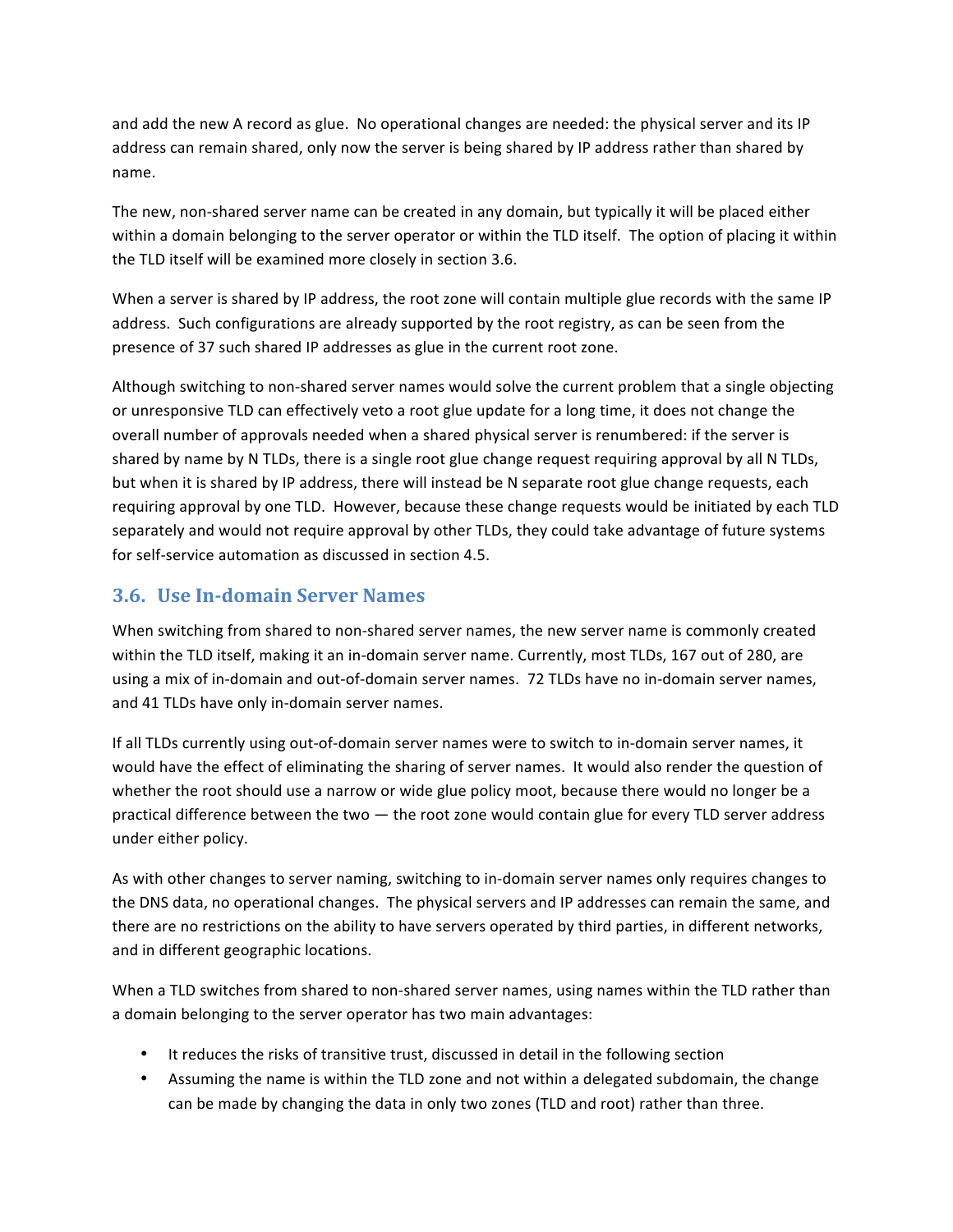One potential risk of in-domain server names is that they may cause problems for resolvers using a "delegation-only" configuration; this issue is discussed in section 3.6.2.

With regards to the question of IANA's possible duty to notify TLDs about the renumbering of shared name servers, discussed in section 2.5, the use of in-domain server names pointing to shared IP addresses presents some additional challenges. First, notification of renumbering becomes increasingly important, because unlike the case of renumbering a server shared by name, where configuration changes at the TLD may not even be needed, the renumbering of a server shared by address always involves changes to the in-domain address record as well as an active request by the TLD to update the corresponding root glue. Second, when a TLD submits a such a root glue update request, it is difficult for IANA to determine whether the change also affects other TLDs, because a glue change request involving a shared IP address could mean either that the shared server is being renumbered (affecting all TLD sharing it), or that the TLD submitting the change request is simply switching to a different server.

#### 3.6.1. Transitive Trust

The use of out-of-domain server names has long been known to be a potential security risk because it creates a situation where the compromise of an authoritative server can be exploited to forge DNS data not only in the domains directly using that server, but also in other domains using NS records pointing to server names within those first domains, and so on (Bernstein 2000). This effectively causes the trust relationship that a domain places in its servers to cascade transitively through multiple domains, hence the term *transitive trust* (Ramasubramanian and Sirer 2005).

Attacks based on this vulnerability are practical, as recently shown in a step-by-step demonstration of how the compromise of one server in the US could lead to the injection of forged data for the .FR domain into a caching server, by exploiting a transitive trust relationship spanning four domains (Dempsky 2009). The .FR domain is no longer vulnerable to this problem as it is now using in-domain server names, but other domains still using out-of-domain server names are vulnerable to similar attacks. Experiments performed as part of this study indicate that the attack is not limited to the dnscache caching server used in the original demonstration, but with minor modifications, is also effective against caching servers running a current version of BIND.

### 3.6.2. Problems with "delegation-only" Configurations

In response to the controversial introduction of a wildcard A record into the COM and NET zones by VeriSign for their Site Finder service in 2003 and similar use of wildcards in other TLDs, some caching server implementations now support a configuration option to suppress the effect of such wildcard records by replacing authoritative (i.e., non-delegation) responses from TLD servers by name error (NXDOMAIN) responses.

For example, BIND supports a configuration option called *delegation-only*, which applies such a transformation to a specific list of TLDs, as well as the option root-delegation-only, which applies it to the root domain and all TLDs except those listed in an optional exclusion list.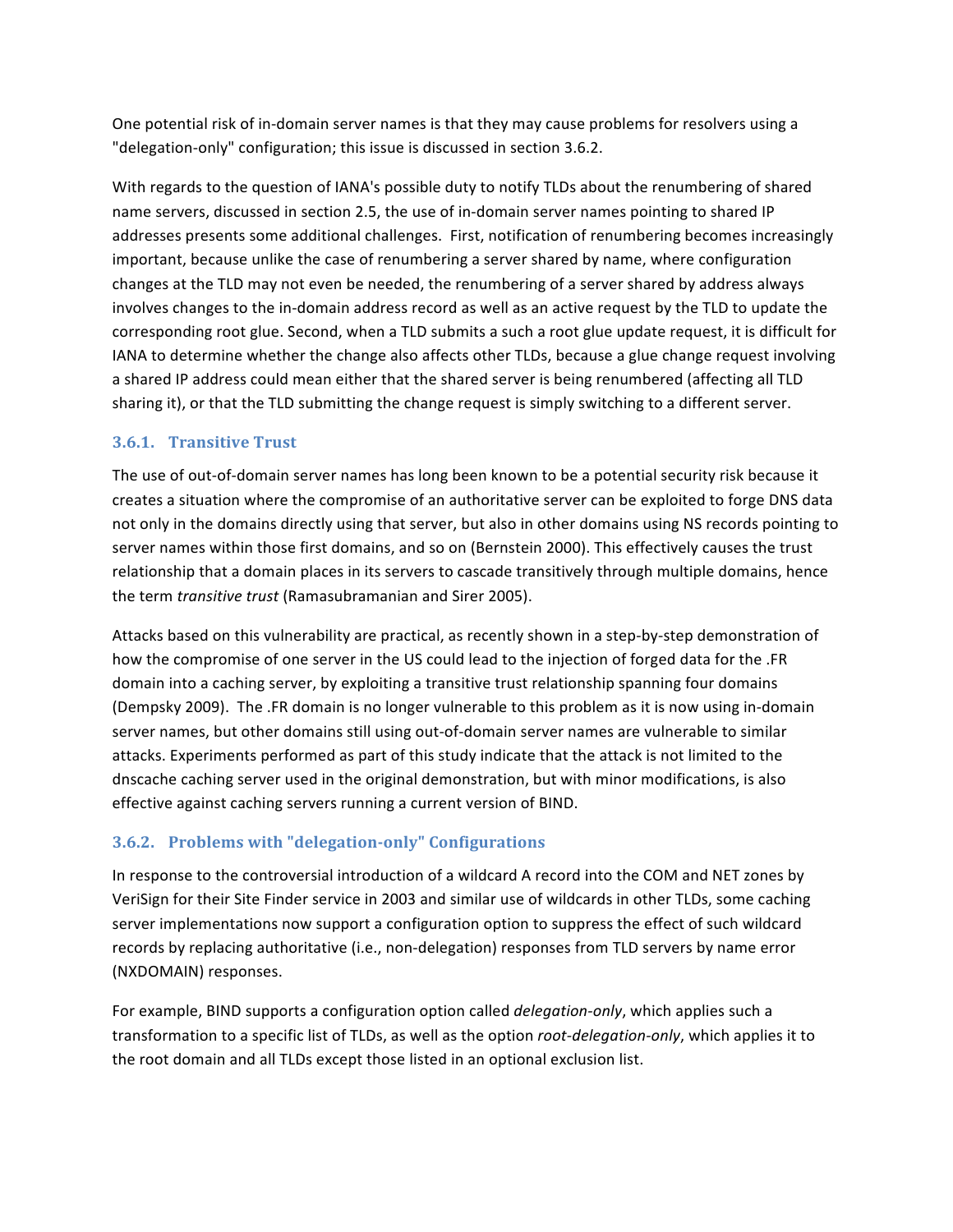As pointed out in Nominet's response to (ICANN 2006), when a domain switches from out-of-domain to in-domain name servers, the authoritative address records for those servers can become subject to these transformation, causing them to be effectively ignored by caching servers that have either configured the TLD as a *delegation-only* domain, or have enabled root-*delegation-only* and failed to include the TLD in the exception list (Nominet 2007).<sup>3</sup>

This type of configuration error can go undetected for a long time, because resolution will initially rely on glue provided by the root servers. Problems will arise only when the glue expires, or if lookups of the authoritative address records are triggered by explicit queries sent by clients, possibly as a deliberate denial of service attack.

In principle, this problem should only apply to server names that are in-zone, and placing the server names in a delegated subdomain should be an effective work-around. However, the BIND delegationonly documentation mentions that there is a possibility of "false positives" in the case of servers serving both a parent and child, which implies that it may also be necessary to serve that delegated subdomain from different servers than the TLD itself; other implementations may also have similar problems. Further research on this issue is needed.

A possible solution to this problem would be for caching server vendors to change the implementation of the delegation-only functionality such that the rewriting of non-delegation responses into NXDOMAINs would only apply to external queries from clients, not to internally generated lookups of name server addresses. For example, data from non-delegation responses could be cached without transformation but flagged, and any flagged cache entry would be transformed into an NXDOMAIN when requested by a client, but not when used internally by the server.

### 3.7. Use TLDs as Proxies for the Server Operators

DENIC's response to (ICANN 2006) proposed a procedure involving a threshold scheme similar to that of section 3.1, together with the idea that the subset of the affected TLDs consulted by IANA would not be asked to approve of the glue change as such, but to act as "witnesses", verifying that the renumbering has taken place by communicating with the server operator (DENIC 2007).

This proposal could be seen as a way to achieve much of the same effect as the proposal to introduce the server operators as direct participants into the process (section 3.3), and therefore shares much of the appeal of that proposal, while avoiding the need to establish direct relationships between IANA and the server operators, instead using TLDs as proxies.

<sup>&</sup>lt;sup>3</sup> The comment actually stated that the vulnerability applies to glue with more than two labels in the TLD zone, but it is not clear why the problem would be related to the number of labels, and tests performed as part of this study indicate that the problem also affects in-zone server names having exactly two labels.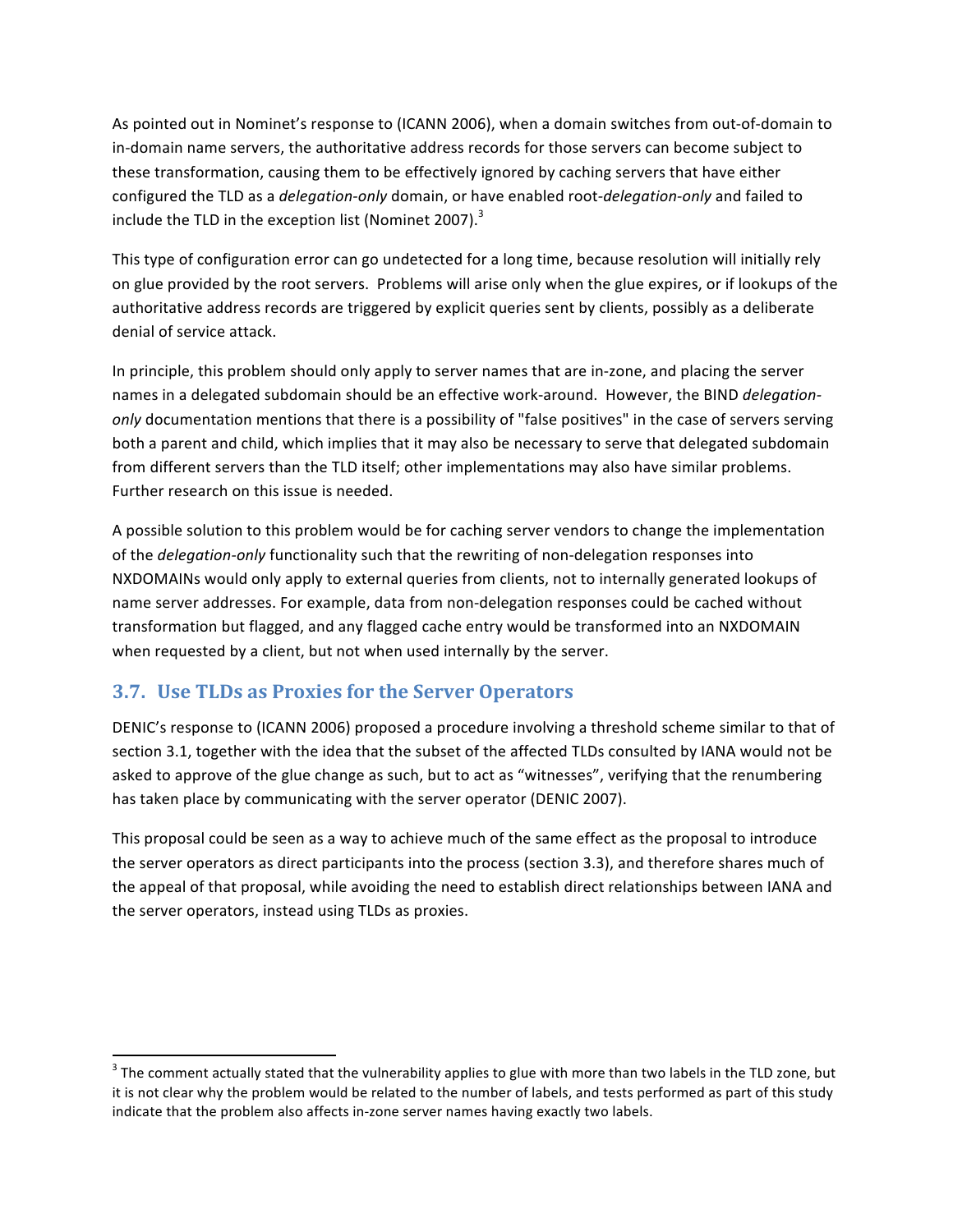# 4. Automated Glue Updates

The question has been raised whether the current procedure for handling root glue changes could be replaced by a fully automated process to synchronize the root zone glue records with the corresponding authoritative data.

In theory, it should be possible to handle glue updates completely automatically, as the glue should always be an exact copy of the corresponding authoritative address records, and the authoritative address records can be determined through the automatic process of DNS resolution. A similar opportunity for automation also exists with regards to updating the delegating NS records in the root zone, which should be an exact copy of the corresponding authoritative NS records in the TLD zone.

Such a fully automated procedure would effectively replace both the existing procedure for submitting root glue change requests and the existing procedure of verifying the validity of the request with the zone contacts. It would also be possible to implement partially automated procedures where only the submission phase or only the verification phase is automated; in the following sections, these two aspects will be considered separately.

# 4.1. Automated Submission of Root Glue Change Requests

Server renumbering events could be discovered by means of automated cross-checks of the root glue with the corresponding authoritative data. Such cross-checks could be run either periodically or triggered by requests from affected parties, and could either completely replace the existing process of manually submitted root glue change requests, or operate in parallel with it, serving as a backup procedure to ensure that address changes are discovered even if the affected TLDs fail to manually submit a glue update request.

In the existing process, root glue update requests are unauthenticated, and the validity of a request is ensured through separate verification steps. Assuming this security model is retained when the submission process is automated, the automated submission procedure is not a security critical component and could be designed with an emphasis on simplicity and efficiency rather than maximum resilience against attack; if it generates an incorrect glue update request, it will be caught at the later verification stage.

Because the current procedures allow root glue update requests to be submitted by anyone, it would in principle be possible even today for a third party to begin performing automated cross-checks and submitting update requests to IANA, without any change to the IANA procedures.

# 4.2. Automated Verification of Root Glue Change Requests

Whether the need to update root glue is discovered through the manual submission of a change request or through an automated periodic cross-check as discussed in the previous section, IANA must verify that the requested update is correct and will not harm the stability of the DNS.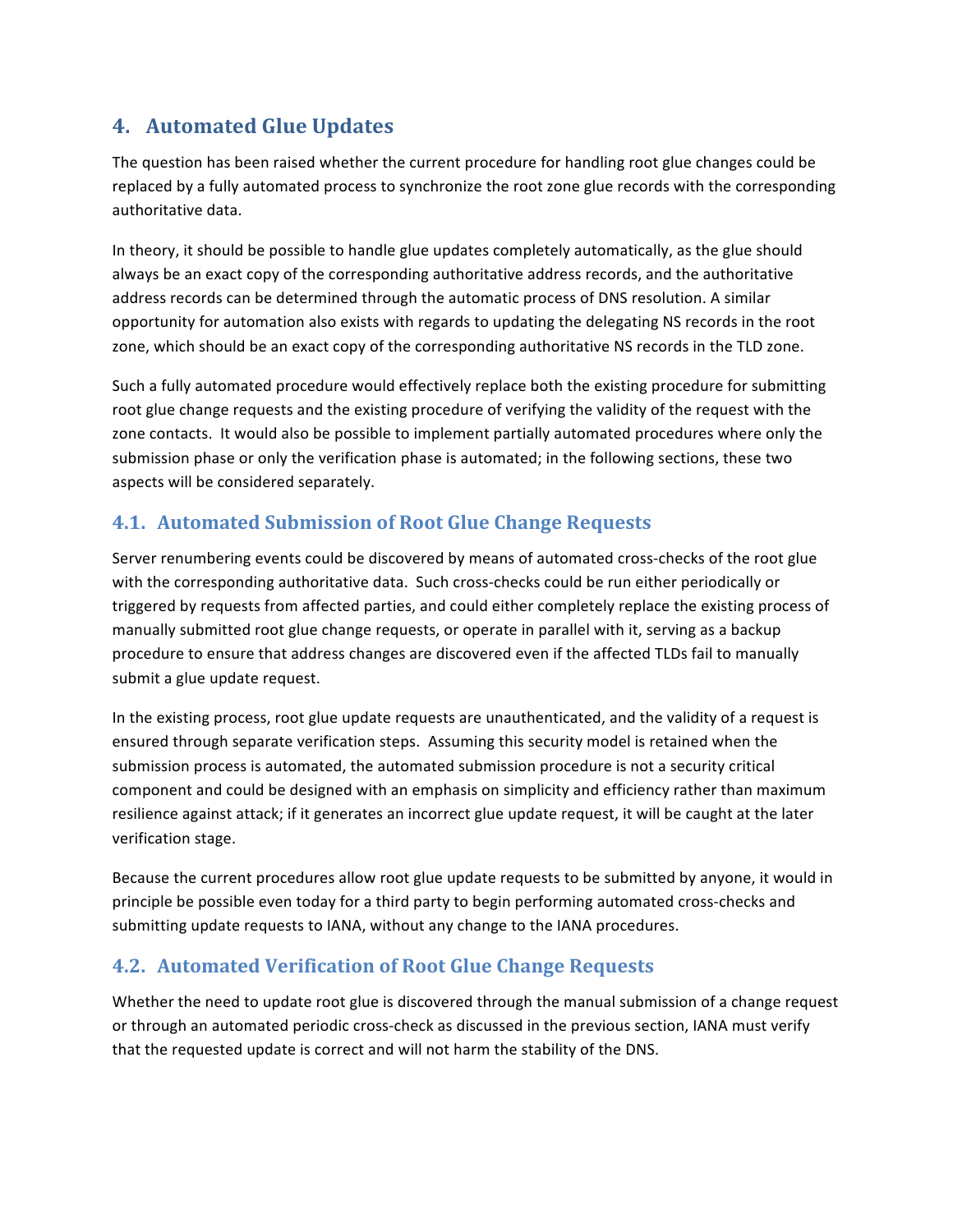The current procedure does this through a combination of technical checks (IANA 2009) and authorization by the contacts of the affected TLDs. A fully automated procedure would have to rely entirely on technical checks. This raises the question of whether either the current set of technical checks or some extended set of checks can determine the authoritative server address with a sufficient level of certainty, and ensure that the glue update will not harm the stability of the DNS. The following sections discuss some of the issues that need to be considered in making that determination.

# **4.3. Security Considerations**

A major concern in relying on automated mechanisms to authorize a root glue update is that an attacker might be able to mislead them into accepting an incorrect server IP address, which would then be automatically published as glue in the root zone. Since the process of determining the authoritative server IP address is essentially a DNS resolution, it is subject to the same risks facing other resolvers, such as brute-force spoofing attacks and the issues of transitive trust discussed in section 3.6.1.

The argument can be made that introducing automated glue updates would not in itself introduce any new risks, because assuming the resolver used by IANA is at least as resilient to attack as those used to answer client queries in production, any attack against the resolver used for verifying the updates could already be used directly against production resolvers. On the other hand, a successful attack against the glue update system could have a far greater impact than one against any given production resolver, as it would affect the entire Internet and not just the users of that single resolver. In other words, the glue update system represents a high-value target that can be used to amplify the effects of existing attacks.

### 4.3.1. Spoofing Attacks

As the glue update system would represent a high-value target for spoofing attacks, it is important that it is highly resilient to such attacks. If or when DNSSEC is deployed in all zones containing TLD server addresses, it will offer a defense against these attacks, but at present, other means need to be employed.

In practice, the checks currently specified in the technical requirements for TLD servers (IANA 2009) are probably sufficient, provided they are implemented correctly and with security in mind. These checks involve making multiple queries that must yield consistent results, and the queries are made to different servers, over TCP as well as UDP, and originating from different geographical locations. Even though an attacker may be able to inject spoofed responses to individual queries, it is highly unlikely that he would able to do so consistently for all these queries, especially those made over TCP. To ensure that there are no common points of failure affecting multiple queries, the queries should be made entirely using special-purpose tools that perform the necessary DNS resolution autonomously, without relying on previously cached data or general-purpose caching resolvers.

### 4.3.2. Compromise of Trusted Servers

As discussed in section 3.6.1, a TLD has a trust relationship not only with its own servers, but also with the domains containing the names of its servers, and consequently with the servers serving those domains. Although the possibility that the latter servers could be compromised already poses a risk to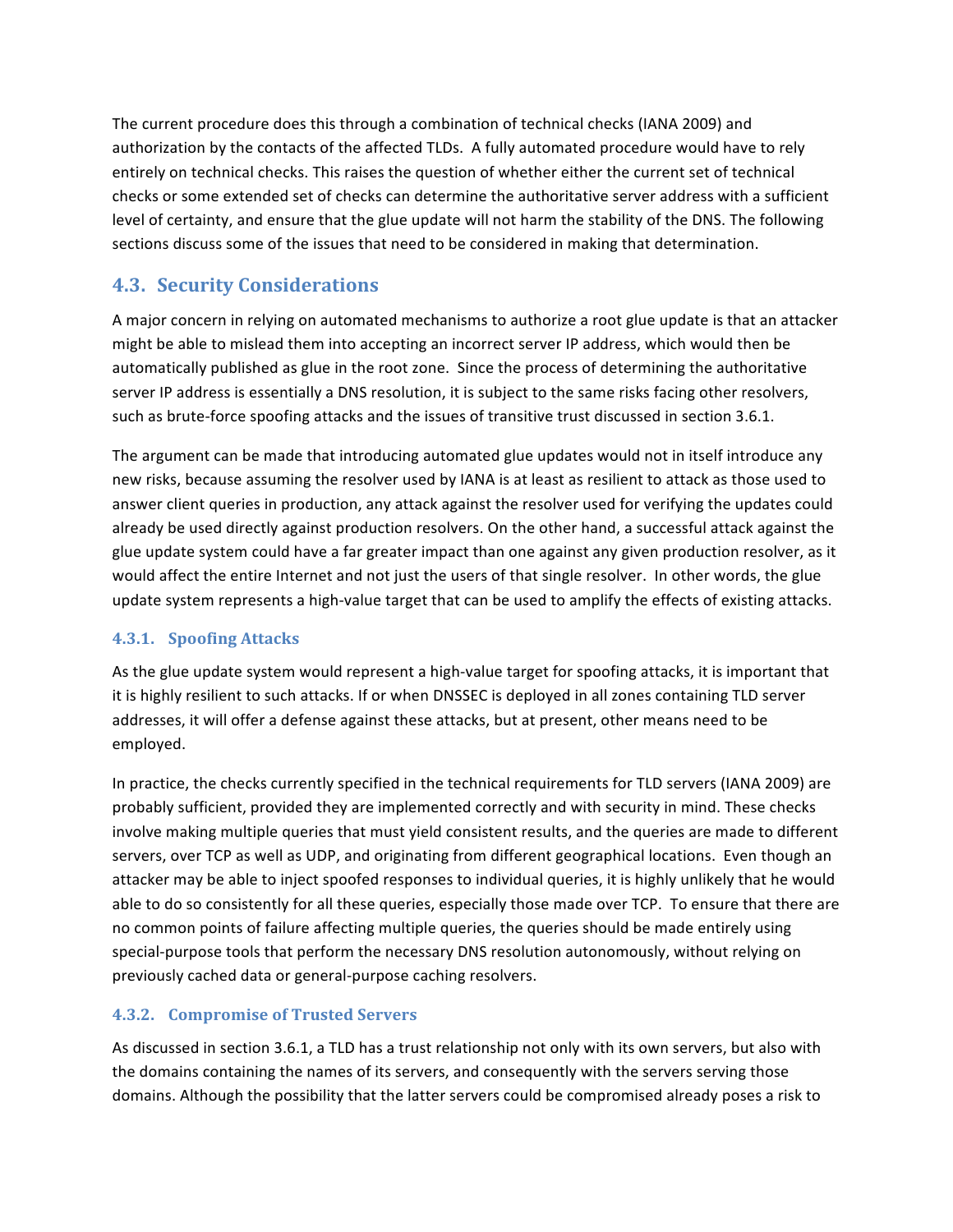the TLD, an automated glue update mechanism could be exploited to increase the impact of such compromise.

One TLD that clearly illustrates these trust relationships is the BB domain. BB is served by the servers NS1.BARBADOSDOMAINS.NET and NS2.BARBADOSDOMAINS.NET; for brevity, these will be collectively referred to as NS[12].BARBADOSDOMAINS.NET. The BARBADOSDOMAINS.NET domain is in turn served by three servers, NS[123].MDNSSERVICE.COM.

To automatically update the root glue records for NS[12].BARBADOSDOMAINS.NET, the glue update system would query one or more of NS[123].MDNSSERVICE.COM for the address records of NS[12].BARBADOSDOMAINS.NET, and then install those address records as the new root zone glue.

The servers NS[123]. MDNSSERVICE.COM are already trusted by the BB TLD in the sense of transitive trust discussed in section 3.6.1, and therefore a party controlling those servers is already in a position to mount forgery attacks against BB, but the consequences of those attacks still fall short of a complete control of all DNS traffic for the BB domain. With an automated glue update system, complete control could be achieved. If the BARBADOSDOMAINS.NET zone file hosted on NS[123].MDNSSERVICE.COM were maliciously modified to make the address records for NS[12].BARBADOSDOMAINS.NET point at different servers, the automated root glue update system would copy those records into the root zone as glue, with the result that all DNS traffic for BB would be directed to the new servers.

#### 4.3.3. Delayed Recovery from Compromise

If an attacker were to momentarily gain control over the contents of a TLD zone that uses in-zone server names, and changed the server addresses in the zone to point to a different set of servers under his own control, the automated root glue update mechanism would quickly reflect this change in the root glue. Even if the legitimate owner of the TLD quickly regained control of the zone contents and changed the addresses back, the automated mechanism would not change the root glue back, because it would now be querying the attacker's servers. Instead, the legitimate TLD owner would have to go through administrative channels to regain control of the root glue. The end effect of this is to turn a short-lived compromise of TLD zone into a longer-lived one.

### **4.4. Operational Considerations**

### 4.4.1. Accidental Misconfiguration

The administrator of the authoritative address records for a server name could accidentally configure them to point at a server that is not correctly configured as authoritative for all the TLDs using that server name, or perhaps not even responding at all. In such a situation, it would be inadvisable to update the root glue to match the new, incorrect authoritative data; the misconfiguration of the authoritative records can of course alone be sufficient to cause problems, but mirroring the error in the root glue can only make the situation worse. Thankfully, the existing technical requirements for name servers already include a requirement that the servers answer authoritative for the SOA record, which should be sufficient to catch most errors of this nature and stop the automatic glue update from proceeding.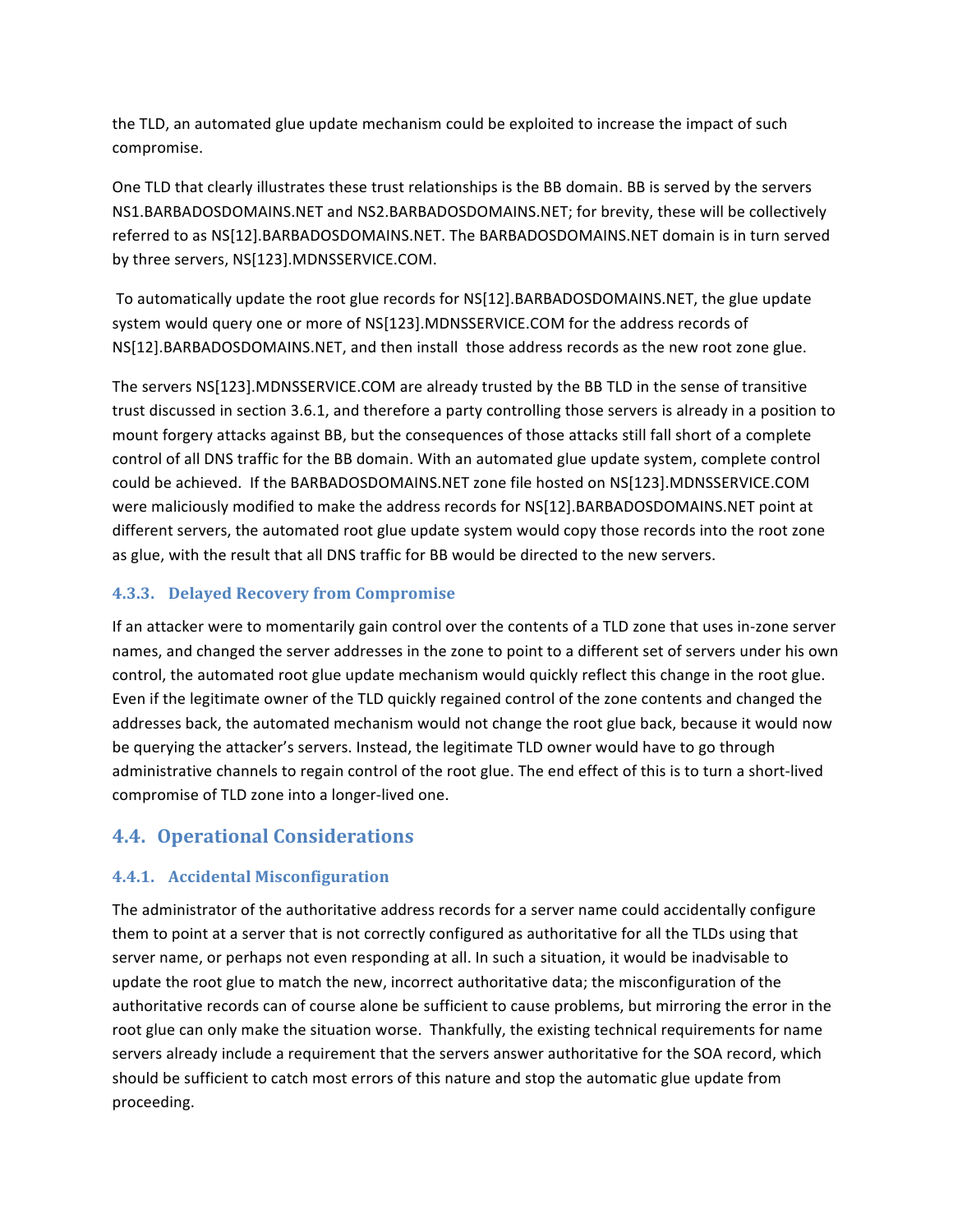#### 4.4.2. Reliance on Old Glue to Verify New Glue

When the server being renumbered is in-domain, the process of verifying its authoritative address through resolution can involve a chicken-and-egg situation where that resolution involves sending queries to that same server, to the address we are trying to determine. The standard way to resolve this dilemma is to rely on glue, but in this case, the reason we are doing the resolution in the first place is that the glue in question is believed to be incorrect.

If the verification was triggered by manually submitted update request specifying a new server address, it would be tempting to make the resolution use the address given in the request (which is supposedly current) rather than the one in the root glue (which is supposedly out of date), but given that update requests are not authenticated, doing so would be insecure, allowing the trivial takeover of a server address by means of a fraudulent change request. Instead, the resolution must rely on the existing root glue despite the fact that it is believed to be out of date, which in practice means that the old server addresses are queried to determine the new server addresses. In a properly staged renumbering where both the old and new addresses are responding during a transition period, this will work fine, but if the old servers are no longer responding or not responding correctly, the verification will fail and manual intervention will be required.

#### 4.4.3. Handling of Failures of Technical Checks

Although the technical checks to verify that the newly renumbered servers meet IANA's technical requirements can be automated, it is less clear what will happen in the case where the servers fail to meet the requirements. To some extent it may be possible to deal with such situations by automatically notifying the affected TLDs of the failure, but if the problem persists despite such notification, manual review and communication with the partied involved is needed.

To make a rough estimate of the magnitude of this problem, measurements were made by querying the TLD servers that are currently missing root glue for one or more of their authoritative addresses. This would be the same set of servers for which the initial run of an automated glue updating procedure would attempt to add new glue. Each such server was sent an SOA query for each TLD served, and the success or failure of the SOA query was recorded. Out of 98 servers with missing glue, 23 servers failed to respond to at least one of the SOA queries.

A similar measurement querying the servers that currently have inconsistent glue (i.e., where glue is present, but differs from the authoritative address) showed that out of 12 such servers, four failed to respond to at least one of the SOA queries.

Since correctly answering an SOA query is just one of several technical requirements checked by IANA, there are likely to be additional failures when using the full battery of checks.

#### 4.4.4. Limited Automation of Subsequent Processing Steps

After the submission and verification of the root glue update request, the current procedure involves the further steps of U.S. Government authorization and implementation in the root zone by VeriSign. It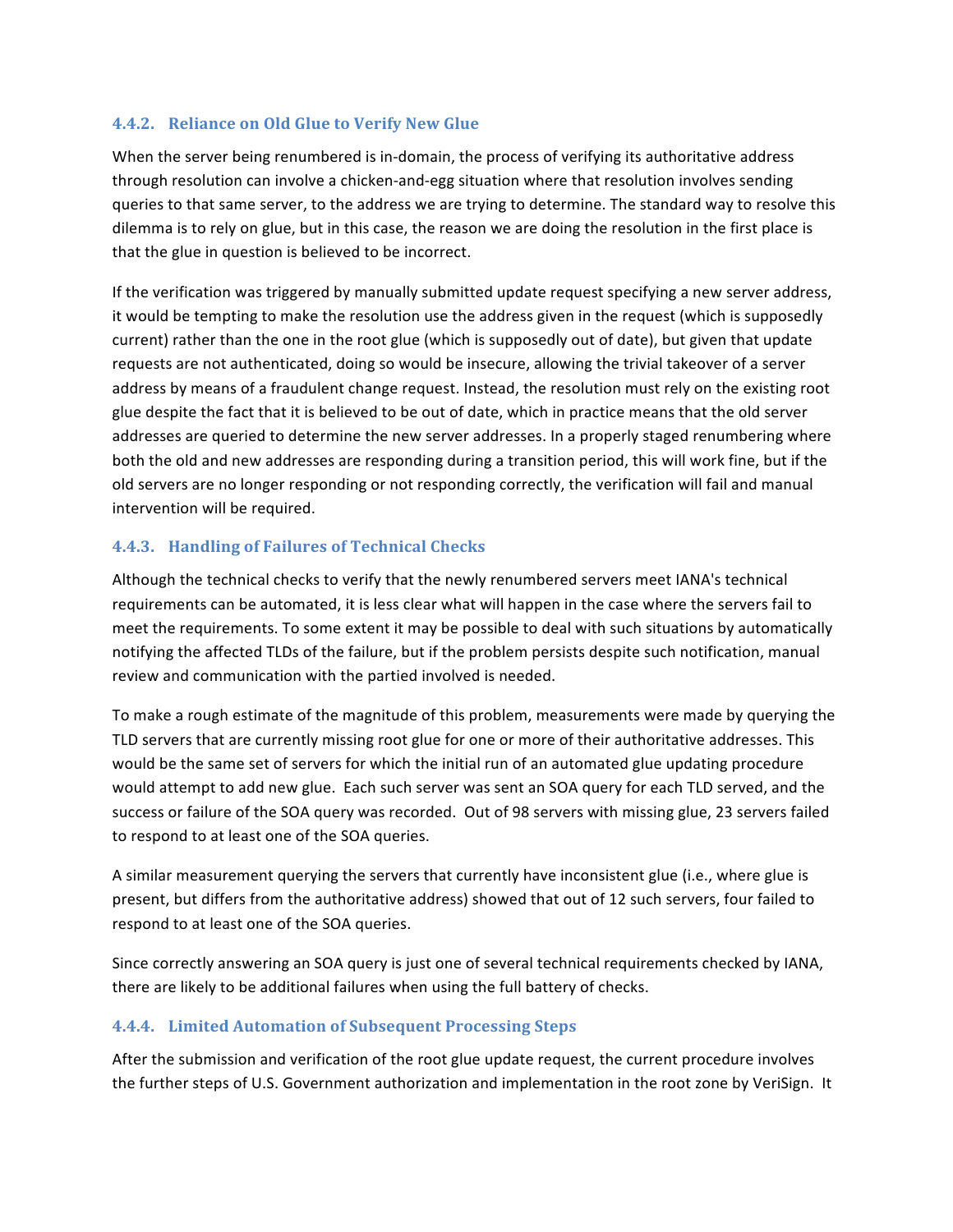is unclear whether these steps can also be fully automated, or whether they will still require manual processing.

### 4.4.5. Lack of Operational Experience

Although fully automated updating of glue records would be applicable not only to the root zone but also to the TLDs and other parts of the DNS tree, I am not aware of any existing deployments of such systems. It would seem prudent to test the technique in a TLD or other lower-level domain to gather operational experience and gain confidence in it before deploying it in the root.

### **4.5. Self-service Automation**

As an alternative to the fully automated glue update systems outlined above, root glue updates could also benefit from a different form of automation, namely the automated processing of manually submitted, authenticated change requests. This is the method typically used by second-level domain administrators to update glue records in the TLDs, with password-protected HTTPS web forms serving as a common method of authenticated manual submission.

Work is already underway within IANA to introduce similar authenticated mechanisms for submitting root zone change requests. For glue updates where approval by multiple parties is currently required, the authenticated submission of a request by a TLD could serve as an implicit approval by that TLD, but the other approvals will still require manual processing. If the need for multiple approvals could be eliminated, for example through a move to a narrow glue policy or the voluntary transition of TLDs to indomain servers, the process could become mostly automatic.

# **5. Other Approaches**

In the course of preparing this report, a number of additional options have come to mind. I am presenting them here for consideration, without any implied criticism of or opposition to the options already presented.

# 5.1. Allow Approval by Either Server Name Owner or All Affected TLDs

One possible procedure for verifying root glue changes would be to apply either the current procedure of obtaining approval from each affected TLD, or, at IANA's discretion, verifying the change with the contacts for the zone containing the server name.

This procedure aims to combine the advantages of the proposal to introduce name server operators as participants in the process (section 3.3) with those of the current policy of requiring approval by all affected TLDs.

As discussed in section 3.3, having IANA establish contacts with the maintainers of every zone containing a TLD server name would be burdensome. On the other hand, most server names are used by only one or a few TLDs, and the existing procedure of verifying the change with each affected TLD works well in these cases because it will involve communication with only a small number of parties. By establishing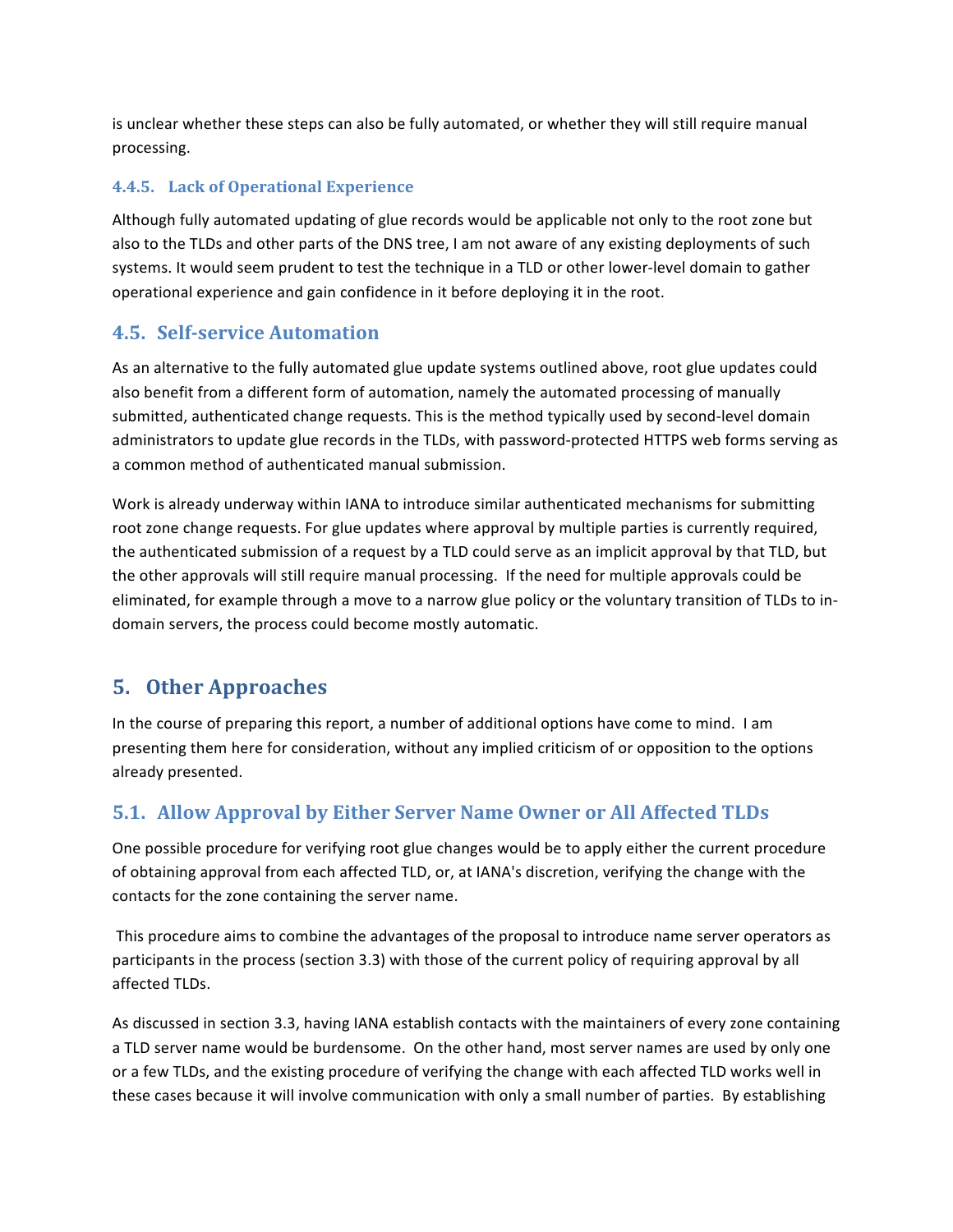new relationships with the zone maintainers for a small number of server names used by large numbers of TLDs, either in advance or when changes to those names are requested, IANA can use those relationships to verify change requests involving many TLDs, while continuing to use the current procedures for requests involving few TLDs. This way, IANA could achieve a large reduction in the overall amount of communication needed to verify a change in return for a modest increase in the number of relationships maintained.

# 5.2. Use Separate Policies for Glue Addition and Deletion

Adding a new glue record to the root zone must be subject to careful checks because an incorrect or unauthorized glue record could compromise DNS integrity. On the other hand, the deletion of a glue record will at most impact efficiency, or only in extreme cases such as the removal of all glue for a domain with only in-domain servers, availability, whereas the failure to delete a glue record can impact integrity, as discussed in section 2.4.

Therefore, it would make sense to apply different policies to the cases of glue addition and deletion, with more extensive checking and approval required in the addition case.

For example, in the event of a lengthy dispute regarding a root glue update, IANA should have the option of deleting the disputed glue until the dispute has been resolved. Similarly, if there is a discrepancy between the root zone glue and the authoritative data, and the server pointed to by a root glue record does not meet IANA's technical requirements, but the one pointed to by the authoritative address record does, there should be no obstacle to the removal of the glue from the root zone even if the addition of a replacement record is subject to delays.

### **5.3. Use In-Parent Server Names**

Although server names are usually either in the domain they serve or in a domain belonging to the server operator, there is also a third option that should be mentioned in the interest of completeness, namely placing them in the parent domain. This configuration is seldom or never seen in practice even though it has several desirable properties:

- Only one copy of the server address record needs to be maintained
- The server address can always be included in referrals
- No glue is involved; the sole copy of the server address is authoritative data

In the case of the TLD delegations, this option would mean placing the TLD server names in the root zone.

There are many possible naming schemes for such an arrangement. One would be to reserve a nondelegated name in the root for this purpose, e.g., TLD-SERVERS, and create further non-delegated subdomains under it for each TLD and its servers. With such an arrangement, the delegation for EXAMPLE might involve the following records, all part of the root zone:

EXAMPLE. NS A.EXAMPLE.TLD-SERVERS. EXAMPLE. NS B.EXAMPLE.TLD-SERVERS.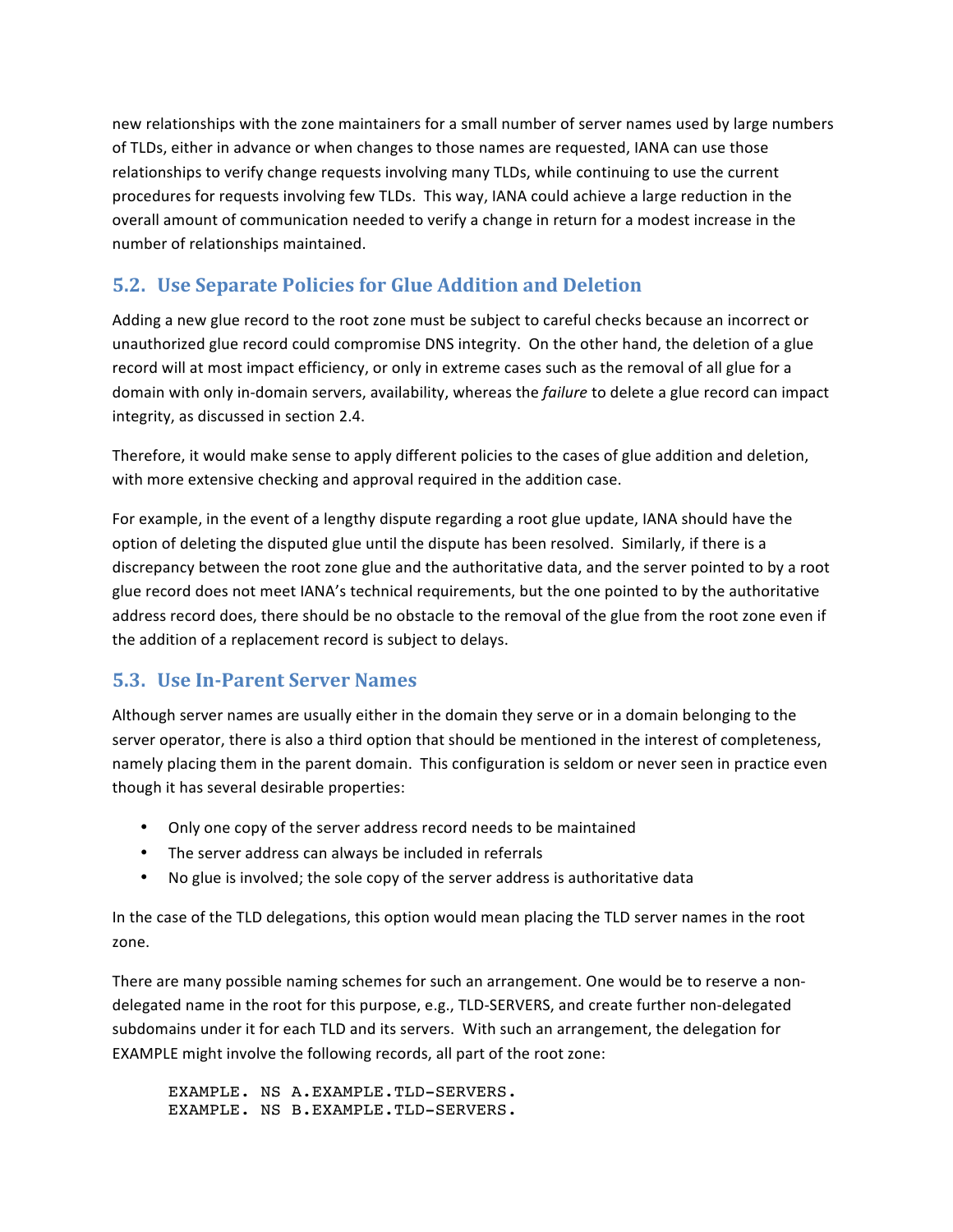A.EXAMPLE.TLD-SERVERS. A 192.0.2.1 B.EXAMPLE.TLD-SERVERS. A 192.0.2.2

No server address records would be needed in the TLD itself.

One potential problem with this scheme is that when the root zone is DNSSEC signed, the address records are signed as part of it, causing referral responses to grow significantly in size as DNSSEC signatures are added to the additional section. This could possibly be worked around by making the TLD-SERVERS domain a separate, insecurely delegated zone and making all root servers authoritative for it. Another potential issue is that caching servers configured to do delegation-only rewriting for the root zone could be affected by the problems discussed in section 3.6.2.

Interesting as this option may be, considerable operational experience would have to be gathered in lower-level domains before it could be seriously considered for use in the root zone.

# 6. Conclusion and Recommendations

A large number of different solutions have been proposed for the problem of excessive delays in the IANA processing of root glue updates, and many of them appear viable from a technical perspective.

As discussed in sections 2.5 and 2.6, IANA's primary concern should be to ensure the correctness of the glue in the root zone, not to notify the TLDs of changes to it or to seek their approval. In principle, verifying the correctness of glue could be done entirely through automated technical checks, as discussed in section 4. However, I would not go so far as to recommend that IANA rely on technical checks as the only means of verification.

Instead, I would recommend a adopting a procedure where the technical name server checks are considered the primary means of verification for glue updates, but some minimal amount of verification through communication with TLD or other contacts is retained as a secondary safeguard. One reasonable choice for such a minimal administrative verification procedure, but by no means the only possible choice, would be the one suggested by DENIC (section 3.7).

Independently of the above, I would strongly encourage TLDs currently using out-of domain server names to migrate to in-domain ones, while keeping in mind the delegation-only problem discussed in section 3.6.2. This is primarily motivated by the security issues related to transitive trust (section 3.6.1), but moving to in-domain server names would also alleviate the need for large numbers of approvals under the current IANA procedures and pave the way for future self-service automation of glue change requests.

### **References**

Bernstein, Dan. "The 200 trusted .com servers." January 2000. http://seclists.org/bugtraq/2000/Jan/336